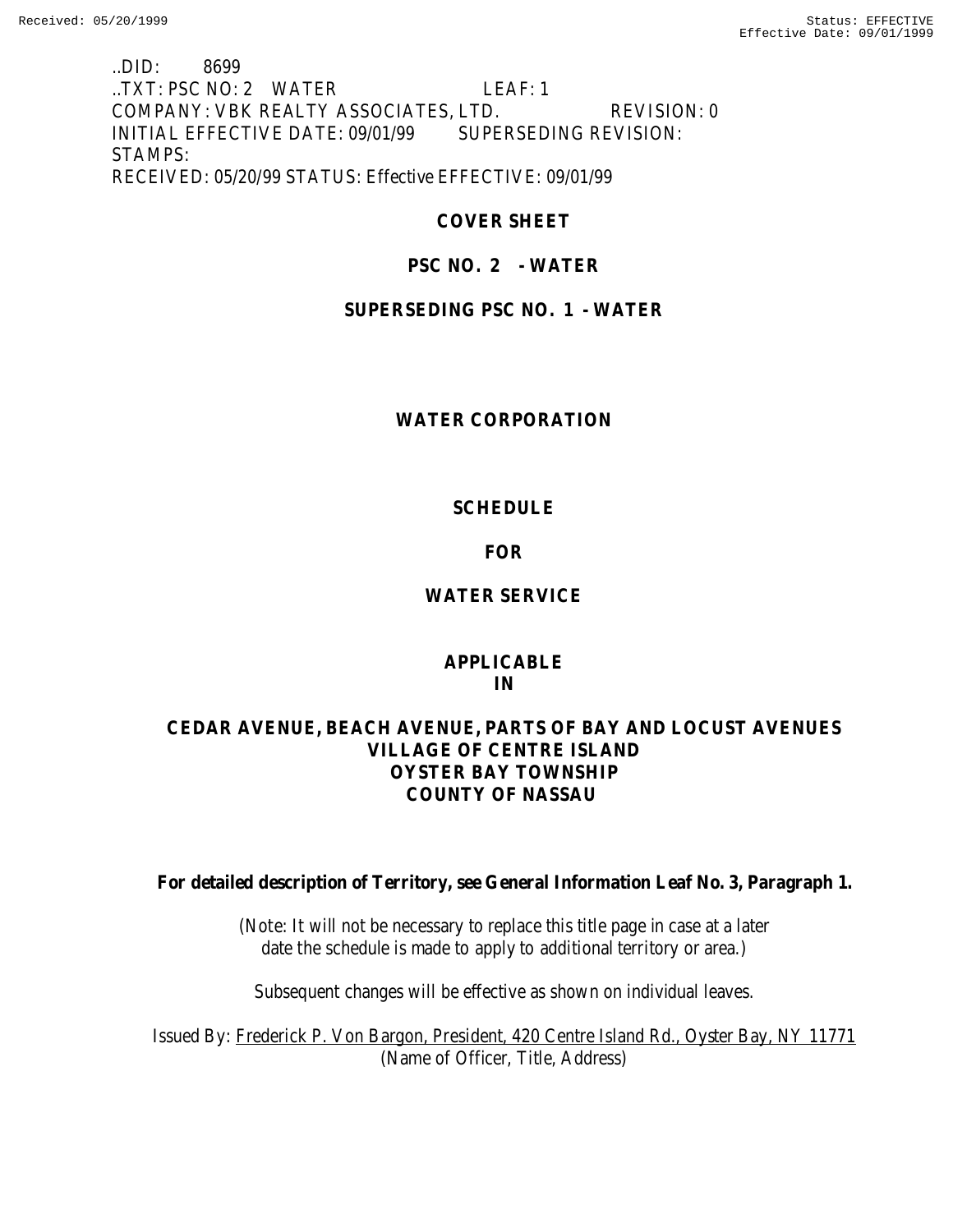..DID: 8706 ..TXT: PSC NO: 2 WATER LEAF: 2 COMPANY: VBK REALTY ASSOCIATES, LTD. REVISION: 0 INITIAL EFFECTIVE DATE: 09/01/99 SUPERSEDING REVISION: STAMPS: RECEIVED: 05/20/99 STATUS: Effective EFFECTIVE: 09/01/99

#### **TABLE OF CONTENTS**

# **GENERAL INFORMATION LEAF NO.** 1. Territory 3 2. Application for Water Service 3 3. Deposits - Security 3 4. Deposits - Interest 4 5. Deposits - Return 4 6. Deposits - Other 4 7. General Rules 5 - 6 8. Metered Service 6 - 7 9. Unmetered Service 7 10. Extension of Mains 7 11. Discontinuance of Service - Non-payment 7 - 8 12. Discontinuance of Service - Other 8 - 9 13. Discontinuance of Residential Service - Special Procedures 9 14. Deferred Payment Agreements 9 15. Complaint Handling Procedures 10 16. Restoration of Service 10 - 11 17. Interest on Customer Overpayments 11 18. Regulation 11 **RATES** Service Classification No. 1 12 Issued By: Frederick P. Von Bargon, President, 420 Centre Island Rd., Oyster Bay, NY 11771

(Name of Officer, Title, Address)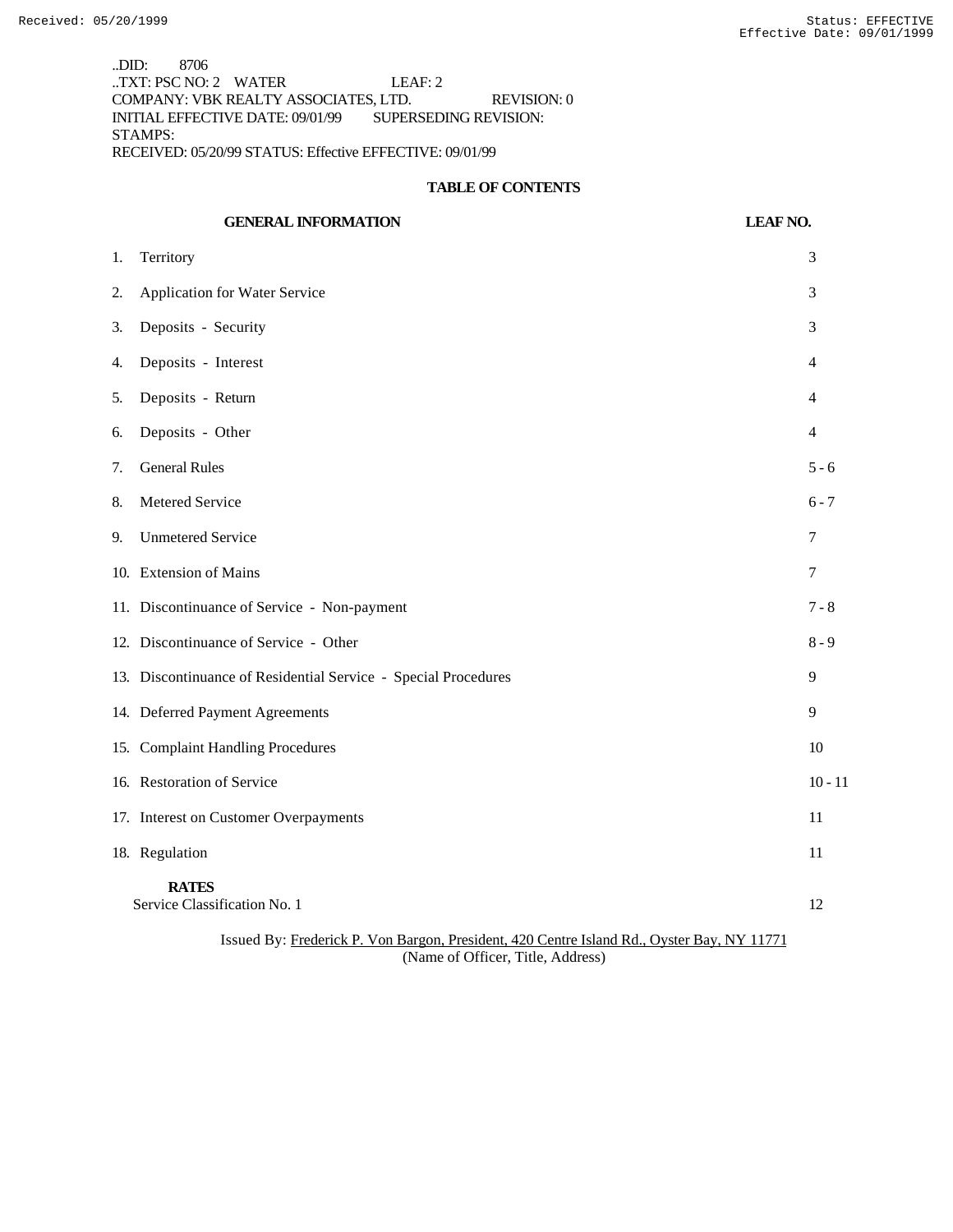..DID: 8707 ..TXT: PSC NO: 2 WATER LEAF: 3 COMPANY: VBK REALTY ASSOCIATES, LTD. REVISION: 0 INITIAL EFFECTIVE DATE: 09/01/99 SUPERSEDING REVISION: STAMPS: RECEIVED: 05/20/99 STATUS: Effective EFFECTIVE: 09/01/99

### **GENERAL INFORMATION**

1. Territory (County, Town, Development, Streets, etc.)

 CEDAR AVENUE, BEACH ADVENUE, PARTS OF BAY AND LOCUST AVENUES VILLAGE OF CENTRE ISLAND TOWNSHIP OF OYSTER BAY COUNTY OF NASSAU

- 2. Application for Water Service
	- A. Written application for service may be required.
	- B. A separate application may be required for each premises.
	- C. Premises may be subject to inspection by the company.
	- D.Applications need not be accepted from customers with charges due on any water accounts with the company. The company must accept an application if the customer enters into a deferred payment agreement.

E.Service pipe installations are subject to company approval.

- 3. Deposits Security
	- A.As a condition of receiving service, the company may require a deposit from customers that are delinquent (having a bill remaining unpaid 23 days from the date mailed), seasonal, short term or temporary or who have had service terminated for non-payment during the preceding 6 months. In addition, a deposit may also be required from a nonresidential customer whose credit has not been established with the company. A delinquent customer shall be provided with a written notice 20 days before the deposit is assessed which states that failure to make timely payments will permit the company to require a deposit from such customer.
	- B.Deposits from applicants and customers may not exceed two times the estimated average monthly bill for a calendar year, except in the case of customers whose usage varies widely where deposits may not exceed twice the average monthly bill for the peak season.

C.The company shall perform an annual review of the billing history of every customer who has a deposit with the company to assure that a deposit is still required under (3A) above and that the amount of the deposit conforms with (3B) above. The company reserves the right to review the deposit at any time. If a review shows that the deposit held falls short of the amount the company may require by 25 percent or more, the company may require the payment of an additional amount. If a review shows that the deposit held exceeds the amount required by 25 percent or more, the company shall refund the excess to the customer. The customer may request a downward revision of the deposit. Issued By: Frederick P. Von Bargon, President, 420 Centre Island Rd., Oyster Bay, NY 11771

(Name of Officer, Title, Address)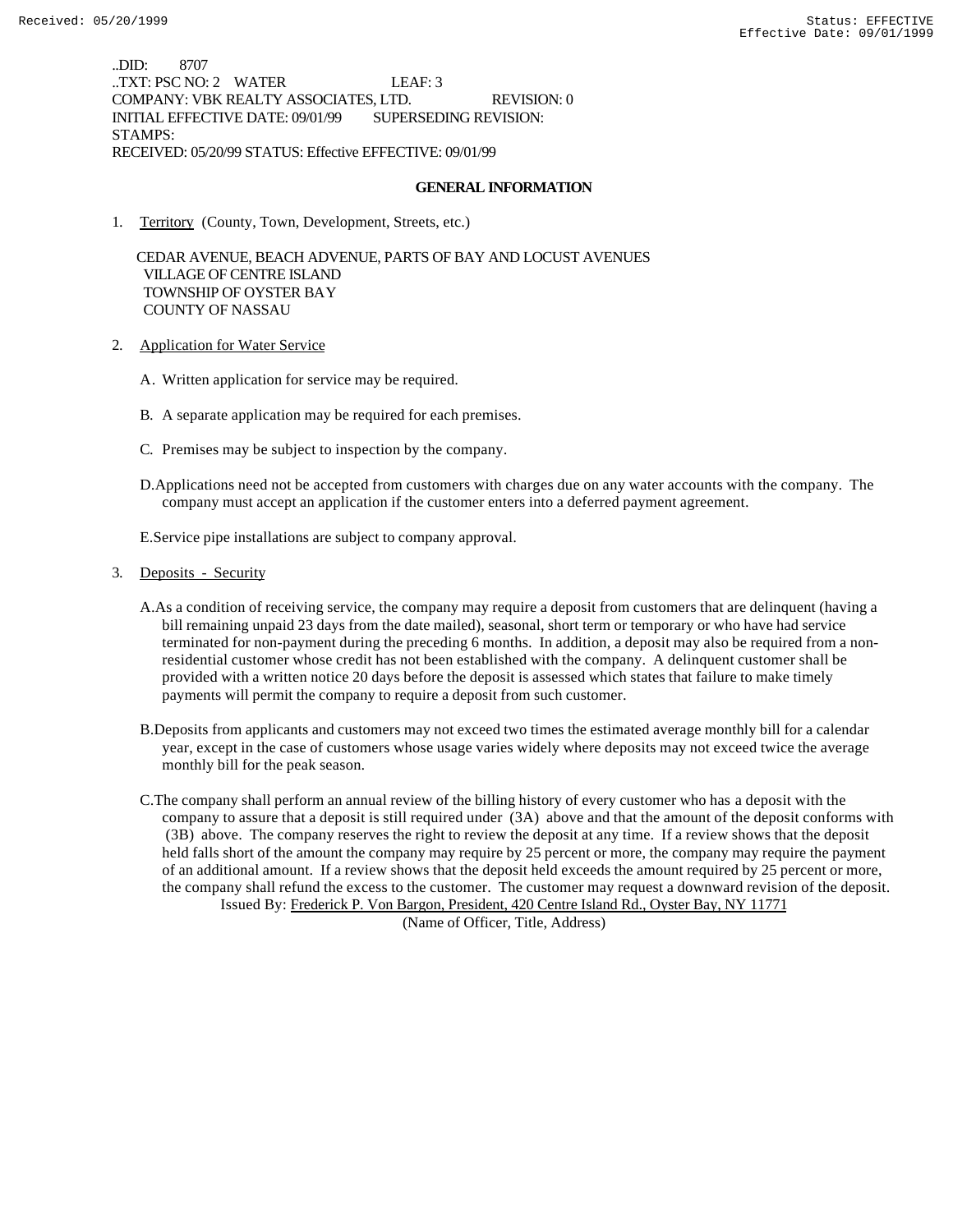..DID: 8708 ..TXT: PSC NO: 2 WATER LEAF: 4 COMPANY: VBK REALTY ASSOCIATES, LTD. REVISION: 0 INITIAL EFFECTIVE DATE: 09/01/99 SUPERSEDING REVISION: STAMPS: RECEIVED: 05/20/99 STATUS: Effective EFFECTIVE: 09/01/99

#### **GENERAL INFORMATION**

#### 4. Deposits - Interest

Every deposit shall earn simple interest at the rate per annum prescribed by the Public Service Commission. The interest must be paid to customers when the deposit is returned. If the deposit has been held for 12 consecutive months or more, the interest must be credited to the customer no later than the first bill rendered after the next succeeding first day of October and at the end of each succeeding 12 month period.

#### 5. Deposits - Return

- A.The company shall return to a customer a deposit or portion of a deposit and all interest thereon no more than 30 days after:
	- (1) the day the account is closed and all bills are paid; or
	- (2)the date of the first bill for service rendered after a 12 month period during which time the customer was not delinquent, provided there is no other basis for the company to request a deposit; or
	- (3)a review of the deposit shows that a reduction of the deposit is warranted.
- B.A deposit or portion of a deposit plus interest thereon that is subject to return may be credited to the customer's account in the amount of any outstanding charges. If any balance remains, a refund check shall be issued.
- 6. Deposits Other
	- A.In the event that the applicant desires service for a trailer or other non-permanent structure, he shall deposit with the company all costs of the connection of such service. Said deposit shall bear simple interest as required above and shall be refunded at the end of 10 years, or sooner in the event that a permanent structure for such service connection is completed.
	- B.The company may also require deposits from customers to guarantee future payments as set forth in lawn sprinkler, main extension, or other forms of contracts which are in a form approved by the Public Service Commission. The interest rates for these deposits will be the same as the interest rates for security deposits and such interest will be credited to the customer as prescribed by Commission rules.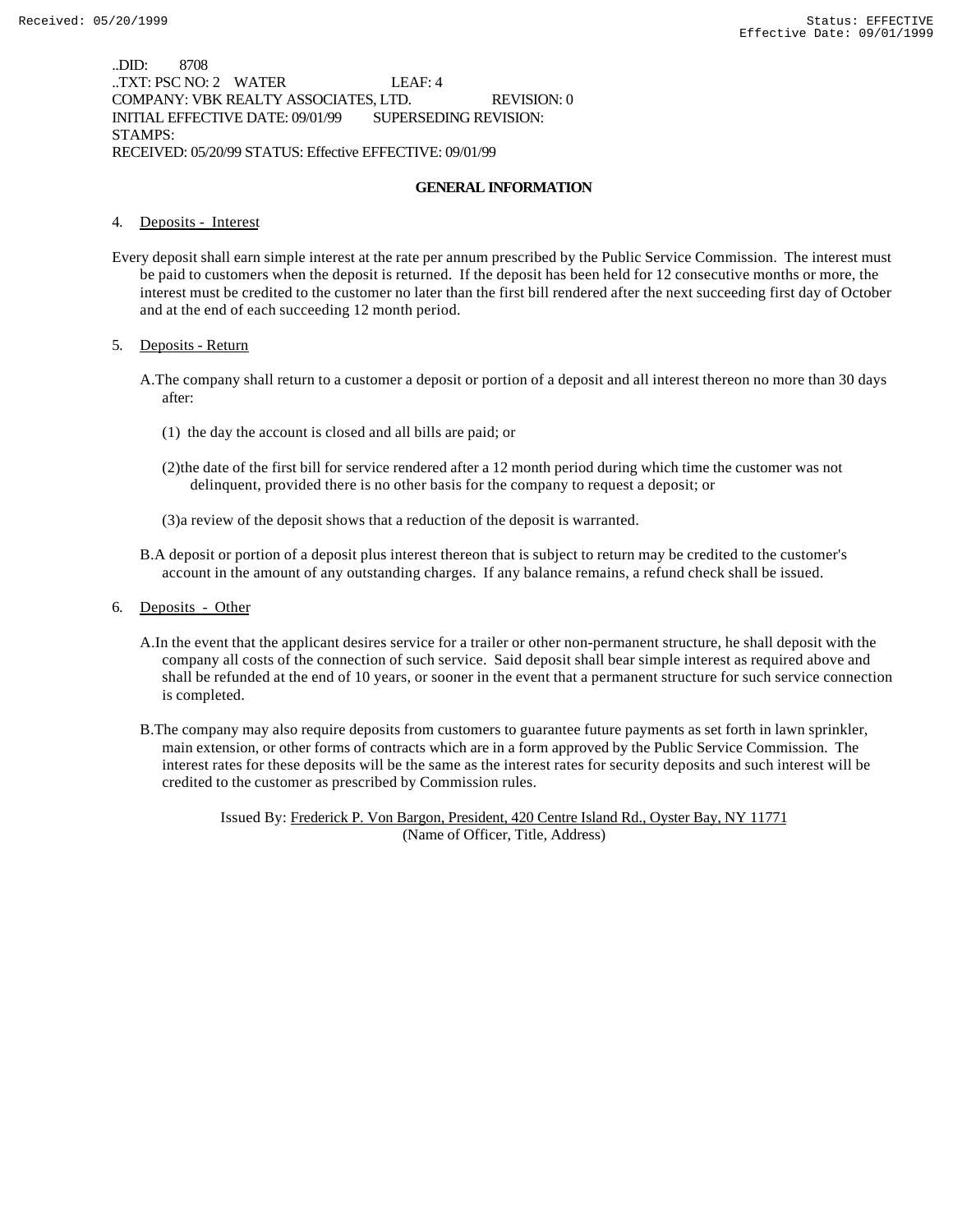..DID: 8709 ..TXT: PSC NO: 2 WATER LEAF: 5 COMPANY: VBK REALTY ASSOCIATES, LTD. REVISION: 0 INITIAL EFFECTIVE DATE: 09/01/99 SUPERSEDING REVISION: STAMPS: RECEIVED: 05/20/99 STATUS: Effective EFFECTIVE: 09/01/99

#### **GENERAL INFORMATION**

#### 7. General Rules

- A.Customers must provide 10 days' written notice prior to the date on which termination of service is requested or prior to a change of occupancy, until which date the customer will be responsible for payment of service.
	- B.Fire hydrants shall not be used without the written permission of the company or unless in conformance with filed fire protection tariff provisions.
	- C.The company will not be liable for damage resulting from the presence of its facilities, supply, or use of water service, except damage resulting from gross negligence of the company.
	- D.The company may shut off water in its mains to make repairs and extensions. Where possible, proper advance notice will be made to customers affected.
	- E.The use of water for sprinkling, swimming pools, or other less essential uses may be restricted or prohibited where such use may unreasonably reduce the adequacy of service for other domestic purposes.
	- F.There must be a separate service for each premises.
	- G.Installation of service pipes and mains will not normally be made when the ground is frozen.
	- H.The customer is responsible for service pipes and plumbing within the property line. Any plumbing work done on the customer's service pipe is subject to approval by the company. No underground work shall be covered up until it has been inspected and approved by the company.
	- I.All leaks on customer premises or the customer portion of the service pipe must be repaired as soon as possible.
	- J.All mains, services (up to the property line) and other water system facilities will be maintained and replaced by the company.
	- K.The company will supply water in the distribution system at pressures between 20 and 100 pounds per square inch (psi) and will strive, where practicable, to maintain a normal working pressure of 60 psi with a minimum of 35 psi. If the company makes changes to its system which cause the pressure to increase to over 100 psi to existing customers, the company will be responsible for the first installation of the necessary equipment in the customer's premises. From that point on the equipment will be considered part of the customer's internal plumbing and the customer will be responsible for its maintenance or replacement. If a water pressure reducing valve, in the customer's or applicant's opinion, is necessary or desired to safeguard the plumbing, it is the customer's or applicant's responsibility to purchase, install and maintain this equipment. Where a pressure reducing valve is used it is also advisable to install a suitable pressure relief valve. All installations will comply with the local building codes and standards and are considered a part of the customer's internal plumbing.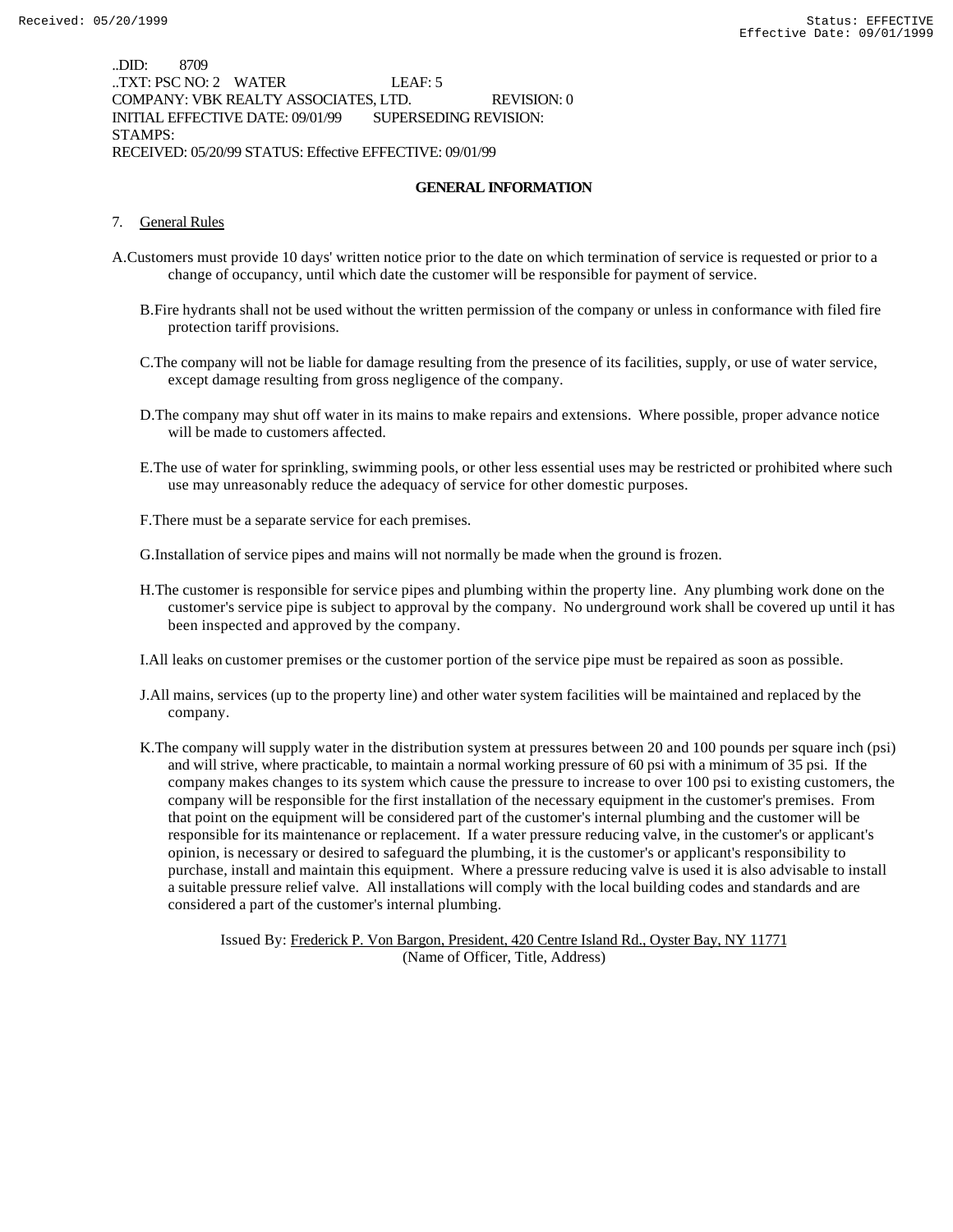..DID: 8710 ..TXT: PSC NO: 2 WATER LEAF: 6 COMPANY: VBK REALTY ASSOCIATES, LTD. REVISION: 0 INITIAL EFFECTIVE DATE: 09/01/99 SUPERSEDING REVISION: STAMPS: RECEIVED: 05/20/99 STATUS: Effective EFFECTIVE: 09/01/99

#### **GENERAL INFORMATION**

- L.Where an applicant is seeking service at an elevation or gradient which could not otherwise be adequately serviced by existing plant, the company will require that the applicant bear the additional cost of providing such extraordinary service, or in the alternative, require the applicant to purchase, install and maintain the necessary special equipment, such as a hydro-pneumatic system, needed to serve the premises. The installation of a hydro-pneumatic system as part of the customer's internal plumbing may be subject to approval of the Health Department and should comply with local building codes and standards.
- M.Cross connections to water sources other than the company's or with other facilities are strictly prohibited. Customers must, at their expense, install and maintain such backflow prevention devices as may be required by the company in accordance with good water works practice or applicable laws or regulations.
- N.Customers must permit company representatives to enter their premises on reasonable request for purposes relating to the operation and maintenance of the company's system, including inspection of the customer's and the company's facilities, installation, reading, testing, replacement and removal of meters, and terminating and restoring service.
- O.No person shall maliciously, willfully or negligently break, damage, destroy, uncover, deface, block access to or tamper with any pipe, valve, meter, structure, appurtenance or equipment which is a part of the water works system.
- 8. Metered Service (if applicable and provided for in Service Class No. \_ or Nos. \_)

A.A meter of a type approved by the Commission is required for each premises.

- B.The company will furnish, install, and maintain the meter. Unless the meter register is set at zero, the company shall attach a tag with the date and meter dial reading at the time of installation.
- C.The customer will provide a location for the meter acceptable to the company and will be responsible for the cost of repairing damage resulting from human interference, frost, backflow of hot water, or other such causes.
- D.Where the company agrees it is necessary to set a meter outside the building, it shall be installed at the expense of the customer in a pit acceptable to the company which is both water-tight and frostproof. The cover of the pit shall be fastened with a convenient locking device. Where the distance from the property line to the front wall of the building is greater than 75 feet, the company may require that the meter be set in a pit at or near the property line. If the pit is to be installed on property not owned or controlled by the customer, written consent of the owner of the property shall be obtained prior to the installation.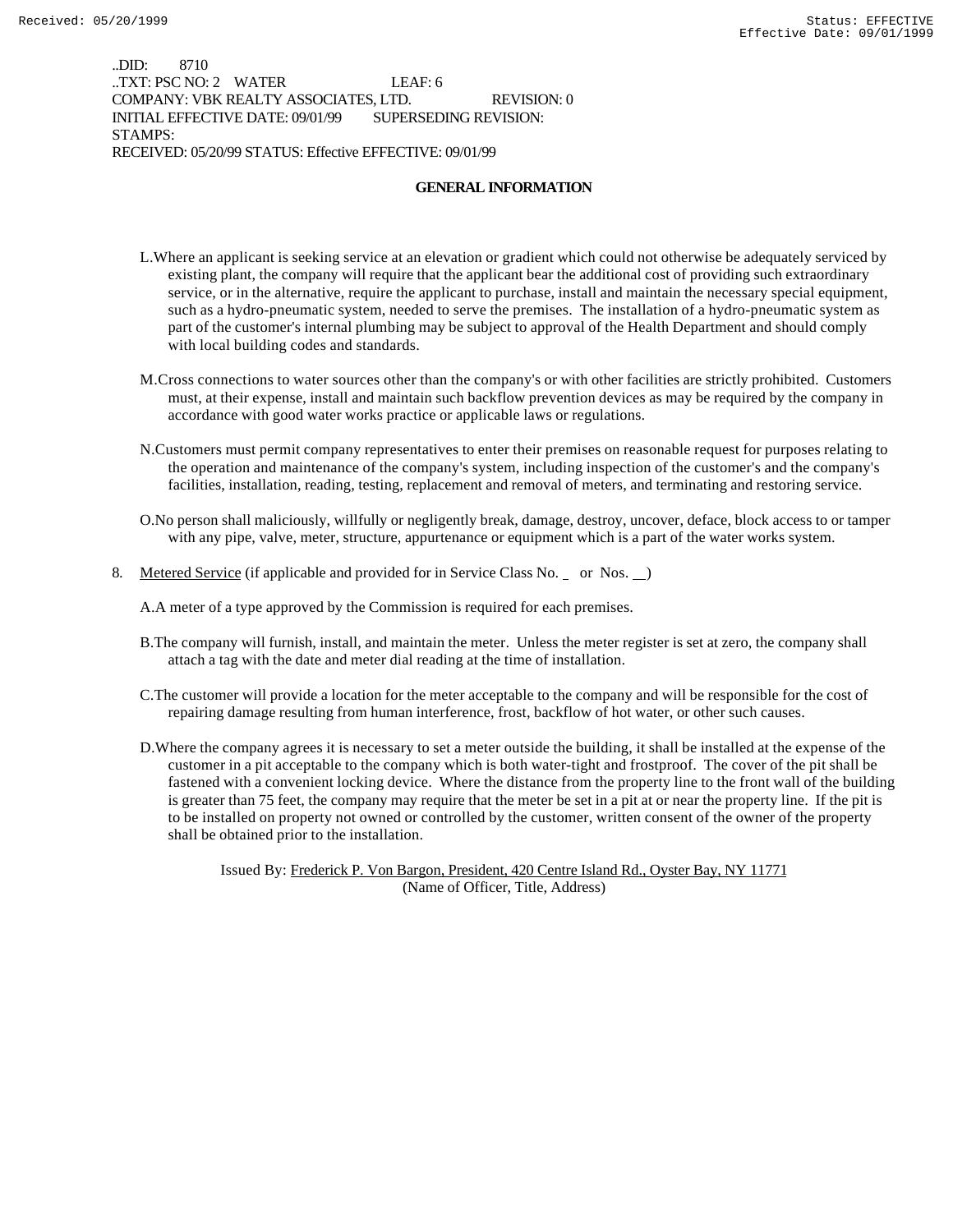..DID: 8712 ..TXT: PSC NO: 2 WATER LEAF: 7 COMPANY: VBK REALTY ASSOCIATES, LTD. REVISION: 0 INITIAL EFFECTIVE DATE: 09/01/99 SUPERSEDING REVISION: STAMPS: RECEIVED: 05/20/99 STATUS: Effective EFFECTIVE: 09/01/99

#### **GENERAL INFORMATION**

E.The company reserves the right to remove, test, and replace the meter.

- F.The company shall afford the customer an opportunity to verify the final reading of any water meter removed from the premises and obtain the customer's signature on a meter removal card which shows the date removed and the reading.
- G.Meters will be tested in conformance with rules of the Public Service Commission. In the case of a disputed account involving the accuracy of the meter, the company will have the meter tested upon the request of the customer. Should the customer request to have a second meter test within 1 year, the customer will be responsible for the actual cost incurred to have the meter tested including the cost to remove the meter, payable in advance to the company. This fee will be refunded if the meter's final weighted average is found to register in excess of 100 percent. Adjustments in bills for over-registration of the meter will be made in accordance with the current rules of the Public Service Commission.

H.Bills will show meter readings and the dates read.

I.Bills will be reasonably estimated where a meter has been inaccessible and will be so indicated on the bill.

J.Where a meter has ceased to register or its percentage of accuracy cannot be determined, an estimated bill for the current period may be rendered. For all other periods the bill shall be the minimum applicable charge.

9. Unmetered Service (if applicable and provided for in Service Class No.  $1$  or Nos.  $)$ 

All applicable provisions of this tariff shall apply.

10. Extension of Mains

Mains will be extended in conformance with Commission Rules and Regulations found in 16 NYCRR, Part 501.

11. Discontinuance of Service - Non-Payment

 Service may be discontinued under the following provisions: for non-payment of any amount due for water supplied, for failure to make any payment due under a deferred payment agreement or for meter repairs (see Section 8C), for failure to post a required deposit or for failure to pay any fee or charge accruing under the contract or tariff.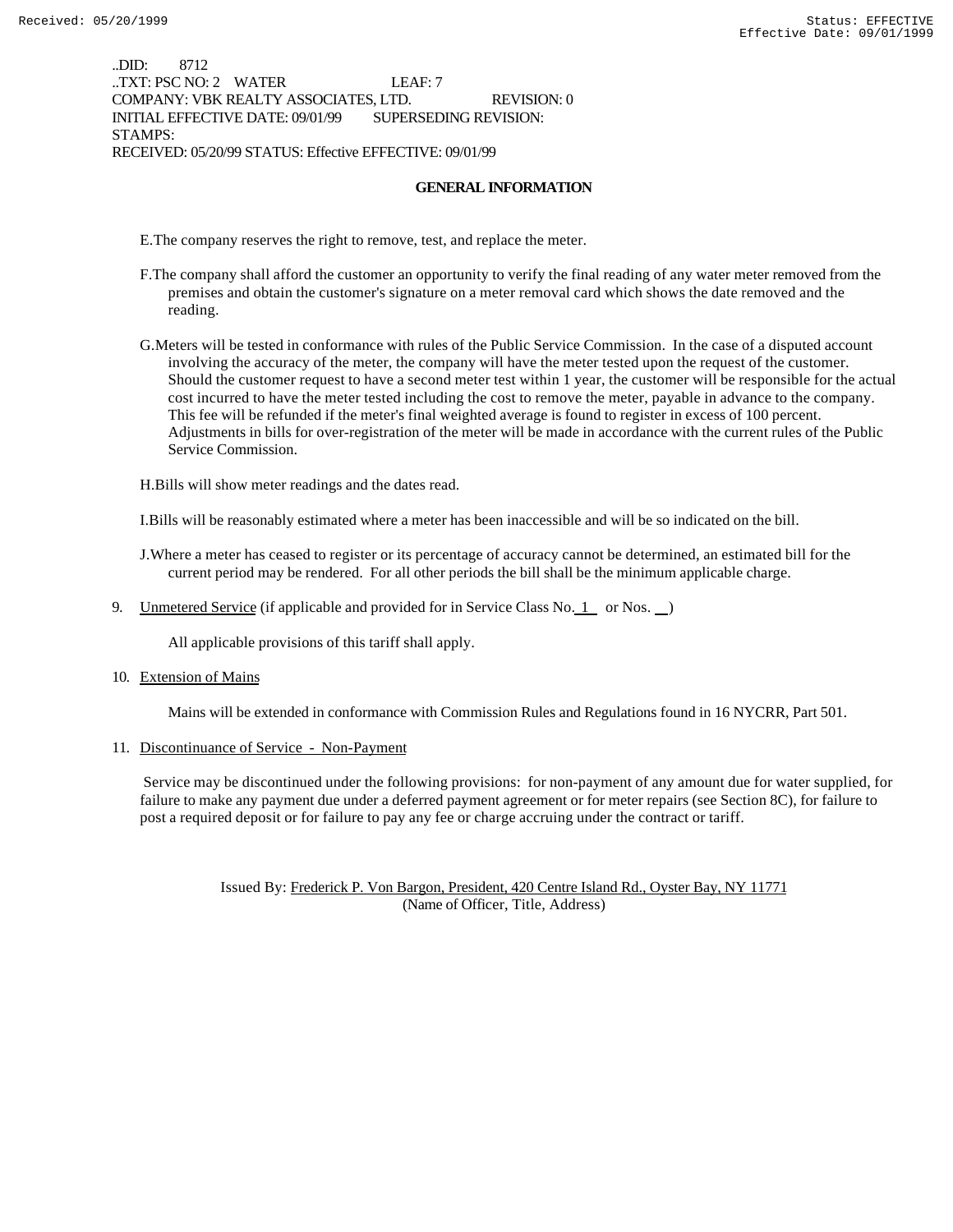..DID: 8700 ..TXT: PSC NO: 2 WATER LEAF: 8 COMPANY: VBK REALTY ASSOCIATES, LTD. REVISION: 0 INITIAL EFFECTIVE DATE: 09/01/99 SUPERSEDING REVISION: STAMPS: RECEIVED: 05/20/99 STATUS: Effective EFFECTIVE: 09/01/99 RECEIVED: STATUS: EFFECTIVE:

#### **GENERAL INFORMATION**

- A.A bill not paid within 23 days of mailing is considered delinquent, and the company may discontinue service after complying with 16 NYCRR, Part 533 which requires: (1) 15 days written notice if served personally, or (2) 15 days after a registered letter containing such notice has been signed or refused, or (3) 18 days after mailing written notice in a post-paid wrapper. Service will not be re-established until payment of all proper arrears, charges and deposits is made or a deferred payment agreement is entered into. Receipt of a subsequently dishonored negotiable instrument in response to a notice of discontinuance shall not constitute payment of the customer's account and the company shall not be required to issue additional notice prior to discontinuance. There will be a charge for processing all returned checks equal to the bank charge plus a handling fee of \$5.00 (not to exceed the maximum allowed by section 5-328 of General Obligations Law).
- B.The company will not discontinue service to residential premises for non-payment of bills on a Friday, Saturday, Sunday, public holiday (as defined in General Construction Law), or on a day on which the utility's main office is closed. Discontinuance can only take place from Monday to Thursday between the hours of 8 a.m. and 4 p.m.
- C.The company will not discontinue service for non-payment of bills to any person or entity receiving public assistance if the payment for such service is to be paid directly by the Department of Social Services or by the local Social Services representatives.
- 12. Discontinuance of Service Other
	- A.Service rendered under any application, contract or agreement may be discontinued by the company after reasonable notice for any of the following reasons:
		- (1)For willful or indifferent waste of water due to any cause or for non-authorized use of water.
		- (2)For failure to protect from damage the meter and connection, or for failure to protect and maintain the service pipe or fixtures on the property of the customer in a condition satisfactory to the company.
		- (3)For tampering with any meter, connections, service pipe, curb cock, seal or any other appliance of the company controlling or regulating the customer's water supply.
		- (4)For failure to provide the company's employees reasonable access to the premises supplied, or for obstructing the way of ingress to the meter or any other appliances controlling or regulating the customer's water supply.
		- (5)In case of vacancy of the premises.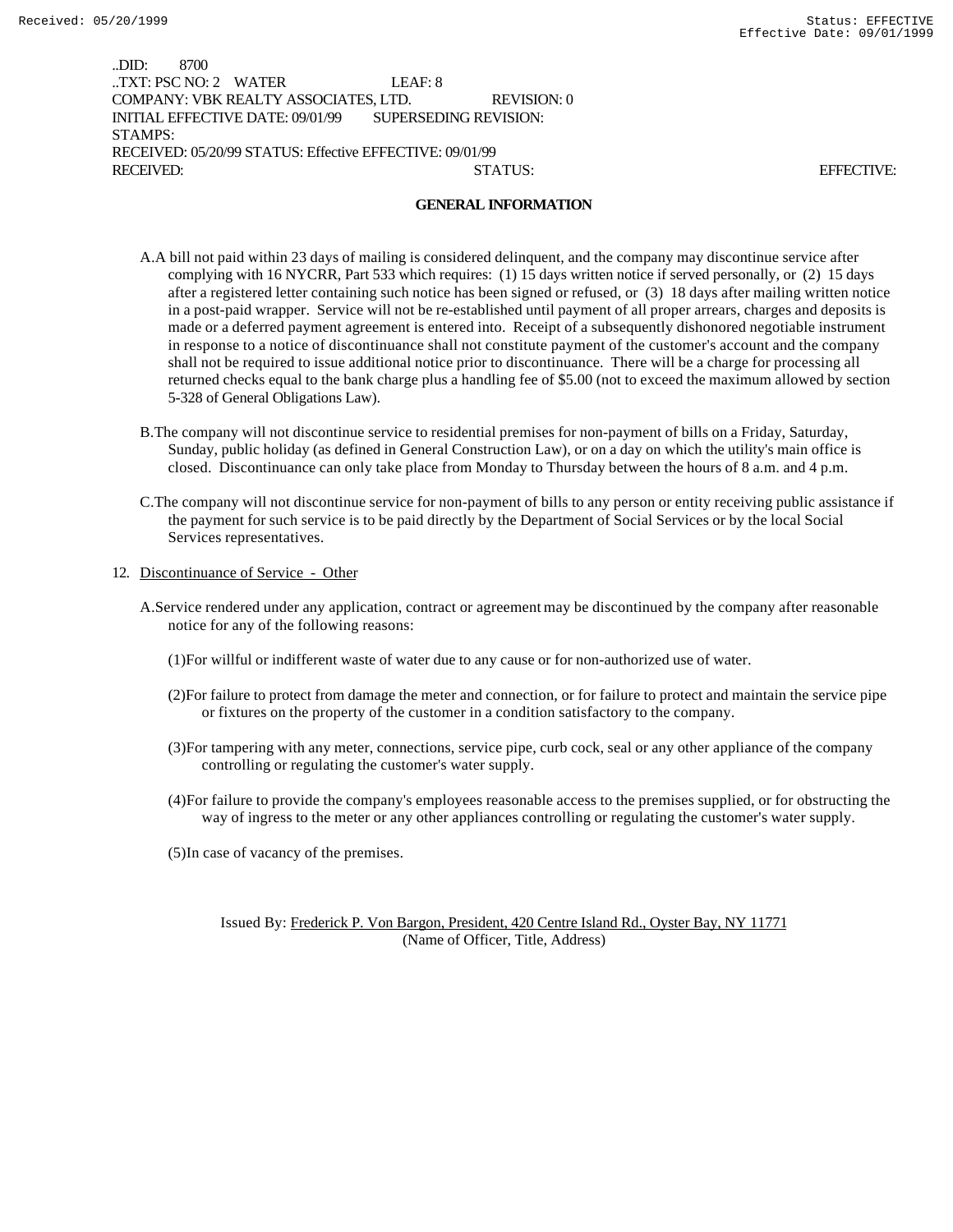..DID: 8701 ..TXT: PSC NO: 2 WATER LEAF: 9 COMPANY: VBK REALTY ASSOCIATES, LTD. REVISION: 0 INITIAL EFFECTIVE DATE: 09/01/99 SUPERSEDING REVISION: STAMPS: RECEIVED: 05/20/99 STATUS: Effective EFFECTIVE: 09/01/99

### **GENERAL INFORMATION**

- (6)For cross connections.
- (7)For submetering or reselling water.
- (8)For non-compliance with water usage restrictions.
- (9)For violation of any rule or regulation of the company as filed with the Public Service Commission, provided such violation affects the reliability or integrity of the water system.
- B.Written notice of discontinuance of service shall contain the information required by 16 NYCRR Section 533.3 and will be given except in those instances where a public health hazard exists.
- C.The company may, at any time, temporarily discontinue water service in case of accident, or for the purpose of making connections, alterations, repairs, changes, etc.
- D.Except as stated in the preceding paragraph, or in the case of a violation that threatens the integrity of the water system, the company shall not discontinue service to any customer on a Friday, Saturday, Sunday, Public Holiday or on a day when the company is not open for business. Public Holiday shall refer to those holidays defined in the General Construction Law.

### 13.Discontinuance of Residential Service - Special Procedures

 If termination of service would result in serious impairment to health and safety, the company must delay the termination of service or, if service has already been terminated, must restore service, for thirty days under the following conditions:

- A. all occupants are either blind, disabled, 62 years of age or older or 18 years of age or under;
- B. a medical emergency exists; or
- C. if heating would be affected between November 1 and April 1.

 It is the customer's responsibility to notify the company that such conditions exist and to provide any required documentation. The company may require that the customer make appropriate arrangements to pay any arrears as well as pay current bills.

### 14. Deferred Payment Agreements

 In addition to those circumstances in Section 13, the company will consider granting customers reasonable payment terms in cases where a customer is threatened with termination of service, or where the company has issued a backbill to a customer. Any such agreement may require the customer to make a reasonable down payment, and to pay current bills when issued.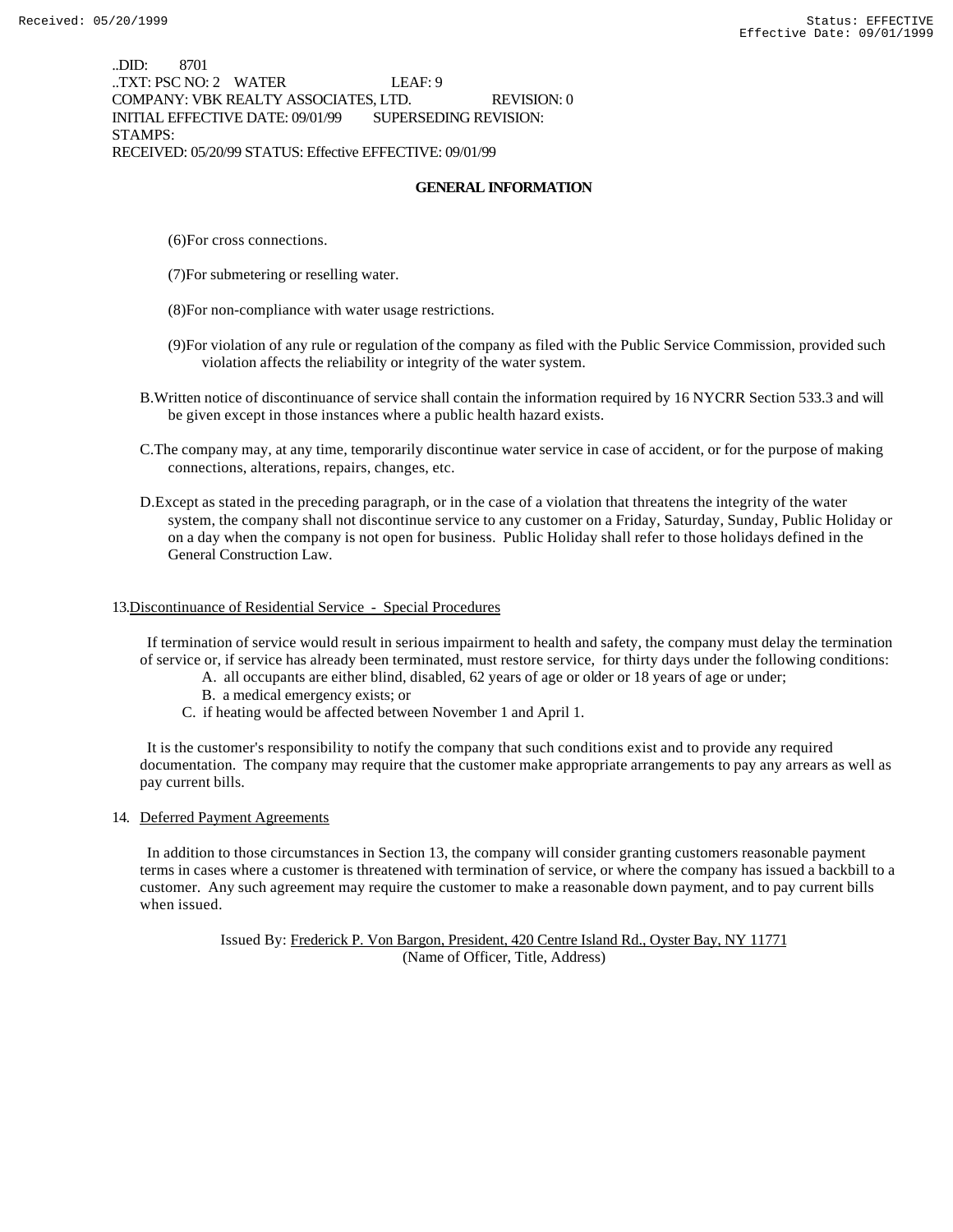..DID: 8702 ..TXT: PSC NO: 2 WATER LEAF: 10 COMPANY: VBK REALTY ASSOCIATES, LTD. REVISION: 0 INITIAL EFFECTIVE DATE: 09/01/99 SUPERSEDING REVISION: STAMPS: RECEIVED: 05/20/99 STATUS: Effective EFFECTIVE: 09/01/99

#### **GENERAL INFORMATION**

#### 15.Complaint Handling Procedures

- A.The company will promptly investigate and evaluate all complaints received from customers regarding bills for service rendered or required deposits. The results of the company's findings will be reported to the customer. During the period of investigation and evaluation, service will not be discontinued, nor shall a new notice of termination be issued, provided, however, that the customer will be required to pay the undisputed portion of any balance due, which may include bills for current usage.
- B.After the completion of such an investigation, if the company determines that the disputed service has been rendered, or that the disputed charge or deposit is proper in whole or in part, the company may require that the full bill or deposit be paid. Appropriate notices of the determination shall be given to the customer, and where notice of discontinuance of service was previously sent, or is served with the determination, such notice shall include a statement advising the customer of the availability of the Commission's complaint handling procedures, including the address and telephone number of the Department's Consumer Services Division. Where prior notice of discontinuance was sent, company procedure provides for discontinuance of service if customer fails to pay the proper amount due and owing within 5 days after notice of the company determination was served personally on the customer or at least 8 days after mailing of the notice. Under no circumstances will discontinuance of service occur if so precluded by the Commission.
- C.In situations where the complaint procedures of the Commission have been invoked and it is determined that the disputed service has been rendered or that the disputed charge or deposit is proper and prior notice of discontinuance was sent, a customer's service will not be discontinued for failure to pay the amount found due and owing until at least 5 days after notice of the Commission's determination, where personal service is made, or at least 8 days after mailing of such a notice.

#### 16. Restoration of Service

 A charge will be made to restore service after discontinuance at the customers's request, for non-payment or for violation of these rules.

 This charge will be \$10.00 during normal business hours (8:00 a.m. to 4:00 p.m., Monday through Friday), \$20.00 outside of normal business hours Monday through Friday and \$20.00 on weekends or public holidays. The holidays for which the \$20.00 charge will apply are as follows:

New Year's Day Labor Day Dr. Martin Luther King, Jr. Day Columbus Day Lincoln's Birthday Veteran's Day Washington's Birthday **Thanksgiving Day** Thanksgiving Day Memorial Day Christmas Day Independence Day Issued By: Frederick P. Von Bargon, President, 420 Centre Island Rd., Oyster Bay, NY 11771

(Name of Officer, Title, Address)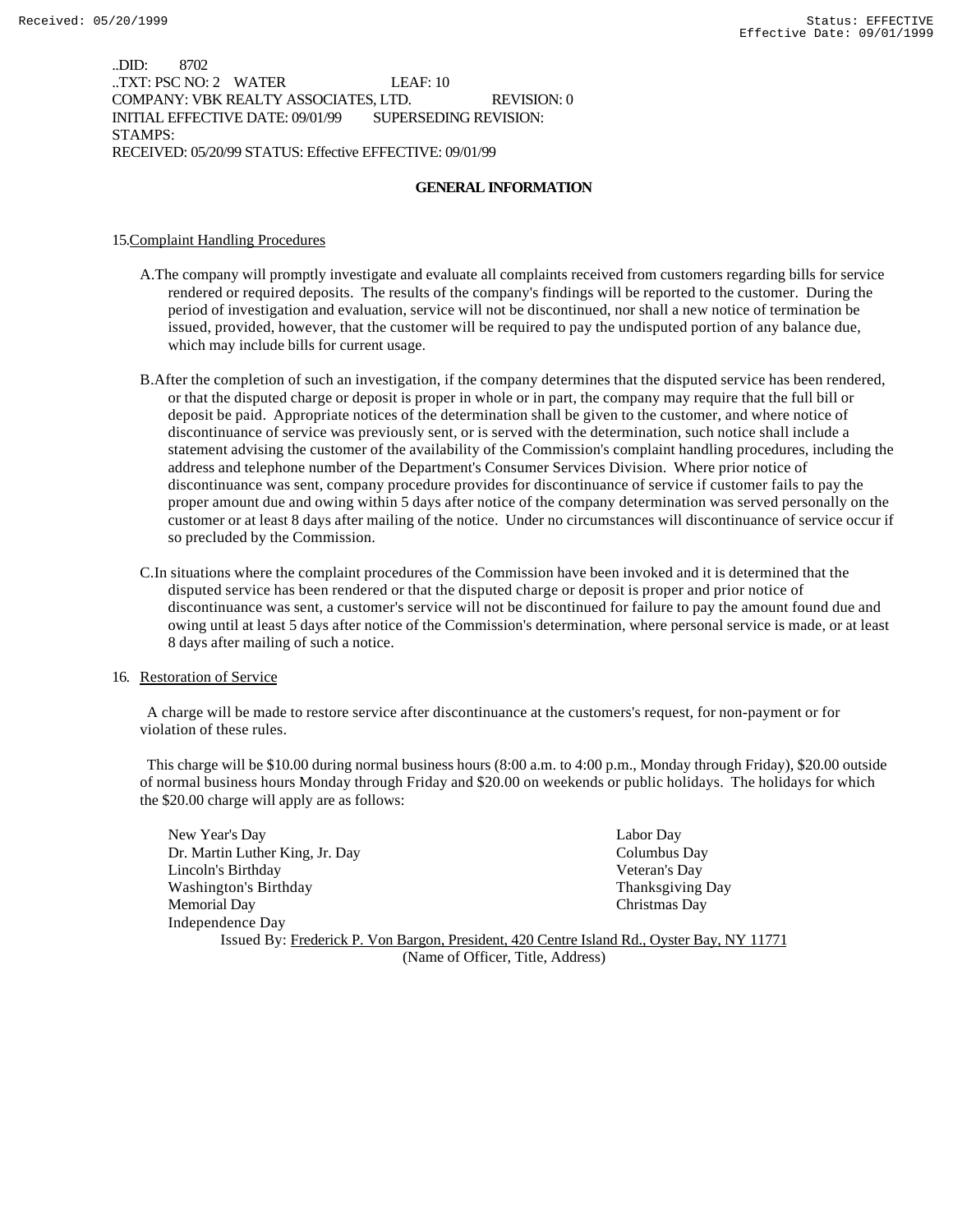### ..DID: 8703 ..TXT: PSC NO: 2 WATER LEAF: 11 COMPANY: VBK REALTY ASSOCIATES, LTD. REVISION: 0 INITIAL EFFECTIVE DATE: 09/01/99 SUPERSEDING REVISION: STAMPS: RECEIVED: 05/20/99 STATUS: Effective EFFECTIVE: 09/01/99

# **GENERAL INFORMATION**

In a case where service is being restored after discontinuance for non-payment, the company may require full payment of all arrears as well as the restoration of service charge. If the company and the customer have entered into some form of payment agreement, the agreed upon down payment may be required before service will be restored.

If it becomes necessary to disconnect service at the main because of willful acts of a customer, the service restoration charge will include the actual costs incurred by the company to disconnect and reconnect the service.

### 17. **Interest on Customer Overpayments**

The company will provide interest on a customer overpayment as follows:

- A. A customer overpayment is defined as payment by the customer to the company in excess of the correct charge for water service supplied to the customer which was caused by erroneous billing by the utility.
- B. The rate of interest on such amounts shall be the greater of the unadjusted customer deposit rate or the applicable late payment rate, if any, for the service classification under which the customer was billed. Interest shall be paid from the date when the customer overpayment was made, adjusted for any changes in the deposit rate or late payment rate, and compounded monthly, until the date when the overpayment was refunded.
- C. The company will not pay interest on customer overpayments that are refunded within 30 days after such overpayment is received by the company.

### 18. Regulation

 All matters, rules and other situations concerning the rendering of water service which are not specifically covered herein or in a provision of the New York State Codes, Rules and Regulations and which are subject to the jurisdiction of the Public Service Commission, and for which a customer and the company cannot agree as to an equitable and fair solution will be referred to said Commission to be resolved. Either the customer or the company may request that a rule or provision of this tariff be changed for a particular situation.